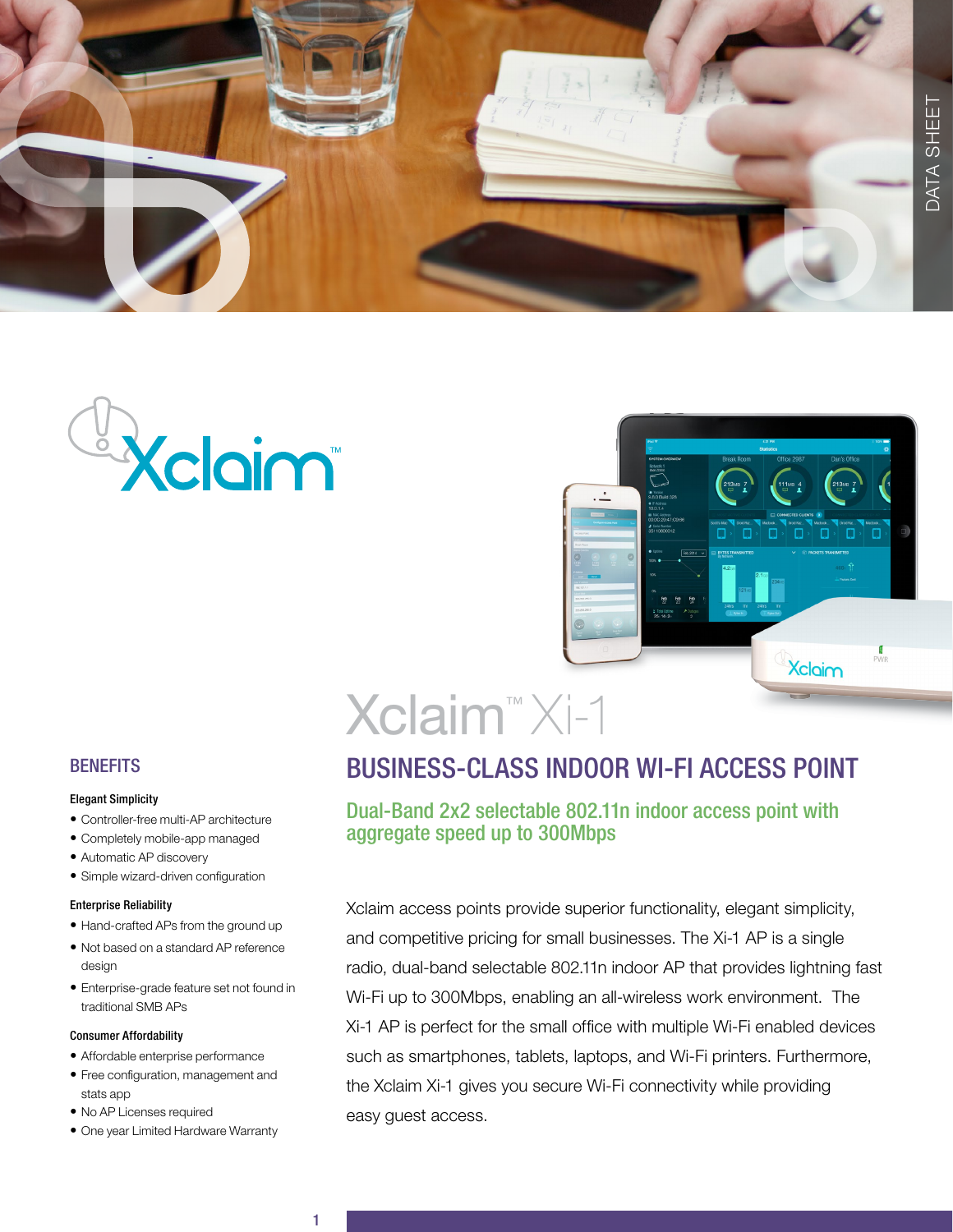# Xclaim™ Xi-1

# BUSINESS-CLASS INDOOR WI-FI ACCESS POINT

## Big Wi-Fi. Small Business.

Xclaim Access Points allow for next generation Wi-Fi for all your business needs including hotspot access for your guests and secure Wi-Fi for your employees and business data. Xclaim access points are #Mobile ready to support smartphones, tablets, and traditional Wi-Fi products with fast and reliable Wi-Fi connectivity.

## A New Way to Wi-Fi.

Xclaim provides a new way to Wi-Fi. Small businesses no longer have to choose between overly complex and expensive enterprise solutions or low functionality consumer grade products. Xclaim is the complete package, combining reliability and simplicity with leading edge business-class Wi-Fi technology. Xclaim has been uniquely developed and positioned to address the Wi-Fi needs of the small business network.

## Connect. Click. Go.

By downloading the free application, Harmony for Xclaim, you can configure, monitor and manage multiple access points and networks all from your smart device in the palm of your hand. With Harmony, Wi-Fi security is easy: Simply create a separate Wi-Fi network for your secure data and protect it with industry standard enterprise encryption. You can create up to 4 separate Wi-Fi networks (SSIDs) per Access Point, allowing you to support and secure different business requirements on different wireless networks

## Wi-Fi for the Non-IT Guy.

Setup your own secure and reliable Wi-Fi network without requiring expensive cloud services, dedicated appliances or other complicated software. Harmony allows you to quickly setup secure Wi-Fi networks with multiple Xclaim access points in a matter of minutes, leaving you free to focus on your business.

### FEATURES

- Advanced RF design
- Dynamic channel selection (auto)
- Automatic traffic prioritization (auto)
- Airtime Fairness (auto)
- Band Steering (auto)
- Client isolation (per AP)
- Single or multi-AP environments
- 4 SSIDs per AP
- Cloud ready management